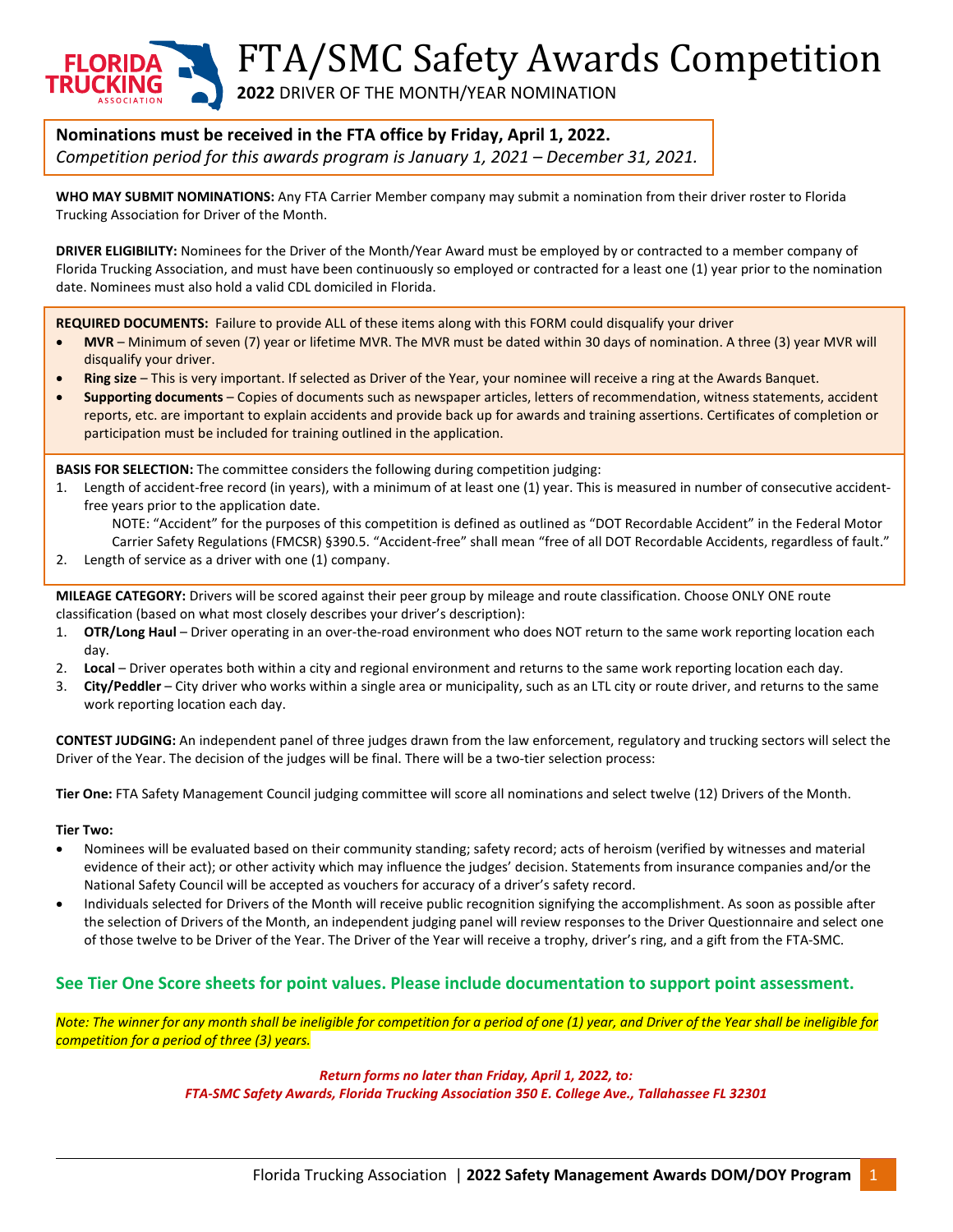#### **SCORE SHEET for TIER 1 ROUND**

*Driver: First Name Last Name Company*

| <b>Experience &amp; Safe Driving Points</b>               |                            |  | <b>Special Bonus Points</b>                        |                             |              |  |
|-----------------------------------------------------------|----------------------------|--|----------------------------------------------------|-----------------------------|--------------|--|
| MILEAGE POINT VALUES (see below)                          |                            |  |                                                    | <b>SELF IMPROVEMENT</b>     | <b>Bonus</b> |  |
|                                                           | <b>OTR Driver</b>          |  |                                                    | CPR/First Aid Training*     | $+2$         |  |
|                                                           | <b>Local Driver</b>        |  |                                                    | Defensive Driving Training* | $+2$         |  |
|                                                           | <b>City/Peddler Driver</b> |  |                                                    | <b>Driver Trainer</b>       | $+2$         |  |
|                                                           |                            |  | Acts of Heroism                                    |                             |              |  |
| Points<br>PROFESSIONAL EXPERIENCE                         |                            |  | Community Leadership                               |                             |              |  |
| Less than 10 years<br>$+2$                                |                            |  | Discretionary (military, TDC, first<br>responders) |                             |              |  |
| 10 to 15 years<br>$+4$                                    |                            |  |                                                    |                             |              |  |
| $+5$<br>15 to 20 years                                    |                            |  |                                                    |                             |              |  |
| 20 to 25 years<br>$+7$                                    |                            |  |                                                    |                             |              |  |
| Over 25 years<br>$+9$                                     |                            |  |                                                    |                             |              |  |
| <b>CONTINUOUS SAFE DRIVING</b><br>Points                  |                            |  |                                                    |                             |              |  |
| Continuous years accident free (Max 15<br>$+1/yr$<br>pts) |                            |  |                                                    |                             |              |  |

| <b>Driving History Penalties</b> |         |  |  |  |
|----------------------------------|---------|--|--|--|
| <b>ACCIDENT HISTORY</b>          | Penalty |  |  |  |
| Past 3 Years: Non Preventable    | -5      |  |  |  |
| Past 3 Years: Preventable        | $-15$   |  |  |  |
| > 3 Years: Non Preventable       | $-1$    |  |  |  |
| > 3 Years: Preventable           | -3      |  |  |  |
| DRIVING RECORD                   | Penalty |  |  |  |
| Moving Violation < 3 Years       | -5      |  |  |  |
| Moving Violation > 3 Years       | -1      |  |  |  |

*\*Only count coursework completed within last 10 years*

#### **Mileage Point Values**

| <b>OTR/Line Haul Driver</b>   |               | <b>Local Driver</b>             |               | <b>City/Peddler Driver</b>  |               |
|-------------------------------|---------------|---------------------------------|---------------|-----------------------------|---------------|
| <b>Accrued Mileage</b>        | <b>Points</b> | <b>Accrued Mileage</b>          | <b>Points</b> | <b>Accrued Mileage</b>      | <b>Points</b> |
| $0 - 1$ million miles         |               | 0-500,000 miles                 | 6.75          | $0 - 300,000$ miles         | 7.5           |
| 1 million - 1,500,000 miles   | 10            | $500,001 - 1$ million miles     | 13.5          | 300,001 - 600,000 miles     | 15            |
| $1,500,001 - 2$ million miles | 15            | $1,000,001 - 1.5$ million miles | 20.25         | $600,001 - 1$ million miles | 22.5          |
| > 2 million miles             | 20            | > 1.5 million miles             | 27            | > 1 million miles           | 30            |

#### **DRIVER MILEAGE CLASSIFICATION**

- **OTR/Line Haul** Driver operating in an over-the-road environment who does NOT return to the same work reporting location each day.
- **Local**  Driver operates both within a city and a regional environment and returns to the same work reporting location each day.
- **City/Peddler**  City driver who works within a single area or municipality, such as an LTL city or route driver, and returns to the same work reporting location each day.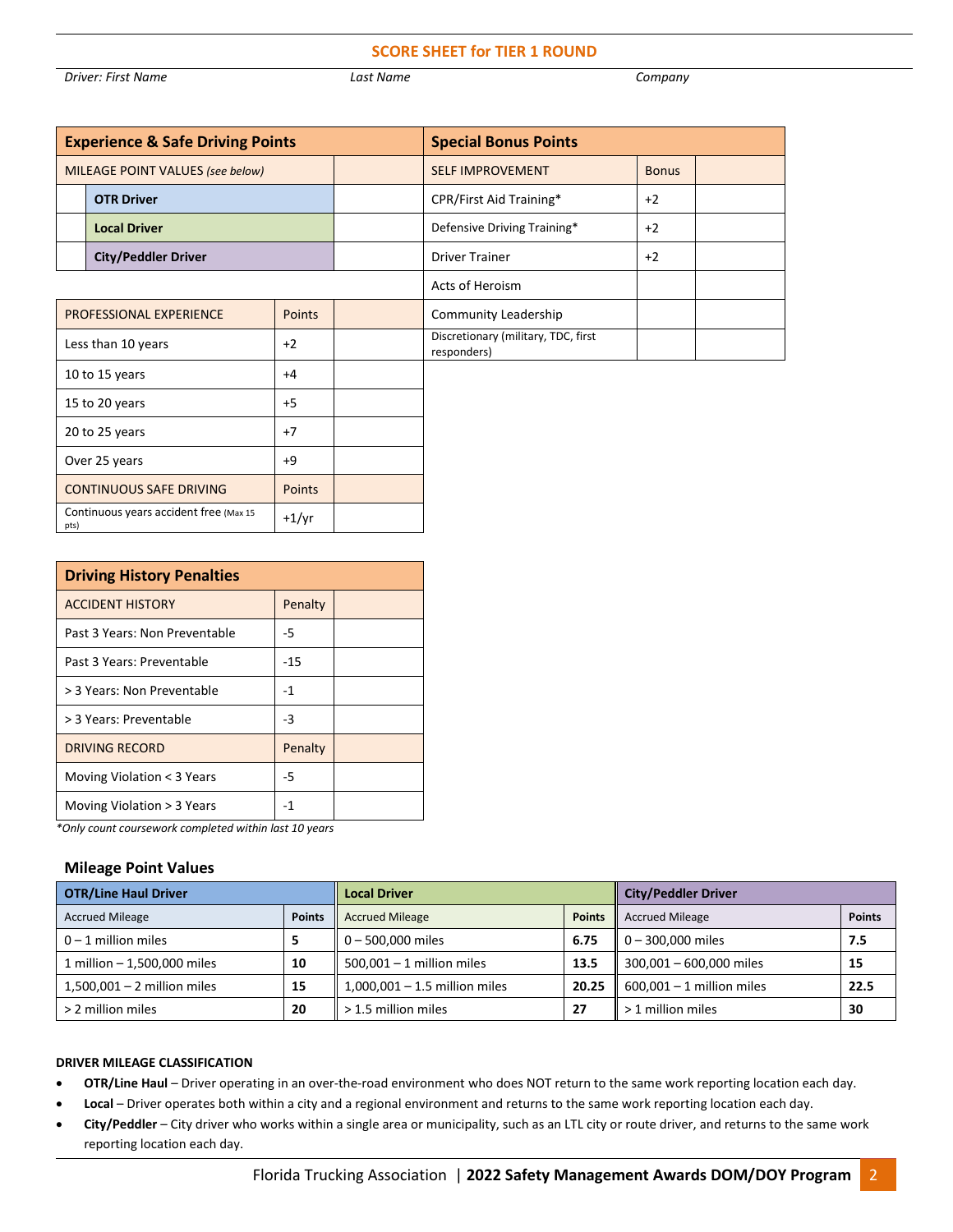**Nominations must be received in the FTA office by Friday, April 1, 2022.** *Competition period for this awards program is January 1, 2021 – December 31, 2021.*

#### **DRIVER NOMINEE INFORMATION**

| <b>First Name</b>                | <b>Middle Name</b>                          | Last Name                                      |
|----------------------------------|---------------------------------------------|------------------------------------------------|
|                                  |                                             |                                                |
| Home Address                     |                                             |                                                |
|                                  |                                             |                                                |
| City                             | State                                       | Zip                                            |
|                                  |                                             |                                                |
| Florida CDL Number               |                                             | <b>Ring Size * Required</b>                    |
|                                  |                                             |                                                |
| <b>Email Address *</b>           | <b>Work Phone</b>                           | <b>Cell Phone * Required</b>                   |
|                                  |                                             |                                                |
| <b>DOB</b>                       | Age                                         | Nickname                                       |
|                                  |                                             |                                                |
| Spouse Name                      | Children & Ages                             | Hobbies                                        |
|                                  |                                             |                                                |
| PROFESSIONAL HISTORY/INFORMATION |                                             |                                                |
|                                  |                                             | <b>CHOOSE ONLY ONE MILEAGE</b>                 |
|                                  |                                             | CATEGORY:(see page 1)                          |
|                                  |                                             | □OTR/Line Haul□Local□City/Peddler              |
| Number of miles driven annually  | Equipment operated (straight, 3-axle, etc.) | Usual run                                      |
|                                  |                                             |                                                |
|                                  |                                             | $J$ Preventable $\mathsf I$<br>Non-preventable |
| Years as a CMV operator          | Total safe miles driven                     | Number of lifetime DOT-Recordable Accidents    |
|                                  |                                             |                                                |
|                                  |                                             | $\Box$ Preventable                             |
|                                  |                                             | □Non-preventable                               |
| Years with present company       | Total miles driven for company              | Date of last DOT-Recordable Accident           |
|                                  |                                             |                                                |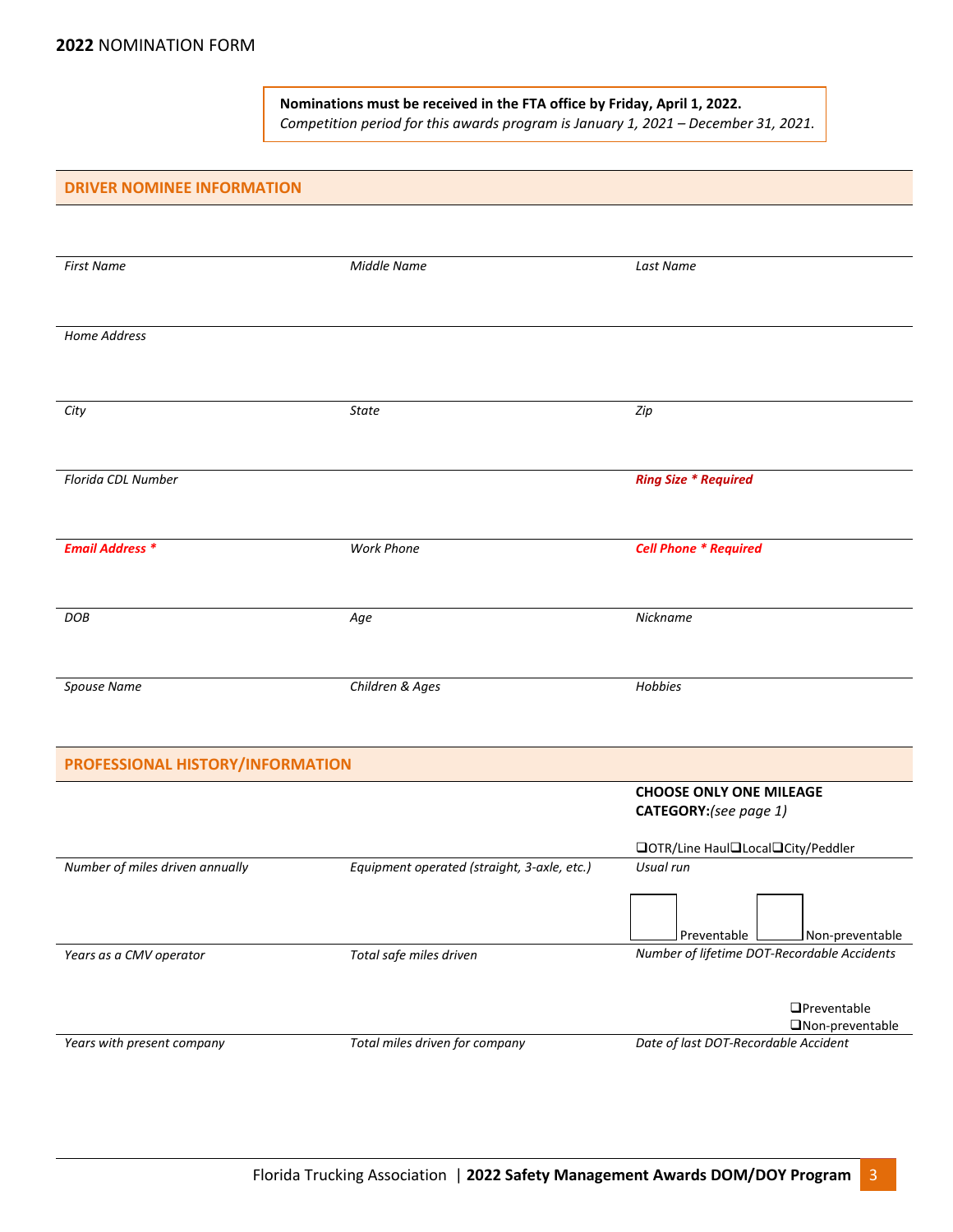| <b>AWARDS RECEIVED AS A PROFESSIONAL DRIVER</b> | <b>DATE</b> |
|-------------------------------------------------|-------------|
|                                                 |             |
|                                                 |             |
|                                                 |             |
|                                                 |             |
|                                                 |             |
|                                                 |             |
|                                                 |             |
|                                                 |             |

| <b>COURSES OR TRAINING (Must provide copy of certificate)</b> | <b>DATE</b> |
|---------------------------------------------------------------|-------------|
|                                                               |             |
|                                                               |             |
|                                                               |             |
|                                                               |             |
|                                                               |             |
|                                                               |             |
|                                                               |             |
|                                                               |             |

**SAFETY AND COMMUNITY SERVICE ACTIVITIES**

**OTHER CIVIC ACTIVITIES**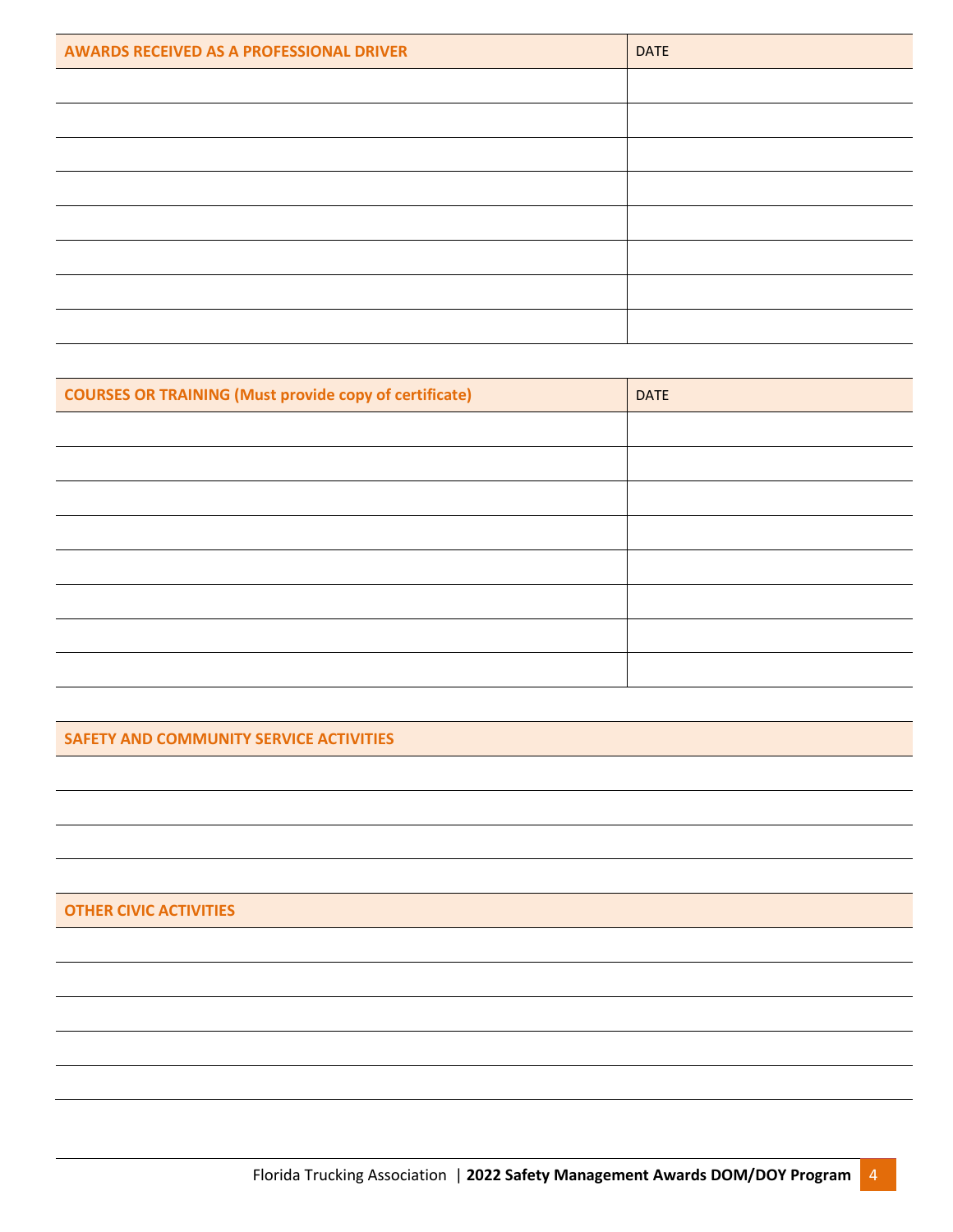| <b>CARRIER INFORMATION</b> |               |                       |
|----------------------------|---------------|-----------------------|
|                            |               |                       |
| <b>Current Carrier</b>     |               | Date of Hire/Contract |
|                            |               |                       |
| Corporate Address          |               | City/State/Zip        |
|                            |               |                       |
| <b>Terminal Address</b>    |               | City/State/Zip        |
|                            |               |                       |
| PREVIOUS AFFILIATIONS      |               |                       |
|                            |               |                       |
|                            |               |                       |
| Company                    | <b>Duties</b> | Dates                 |
|                            |               |                       |
| Company                    | <b>Duties</b> | Dates                 |

| Company | <b>Duties</b> | Dates |
|---------|---------------|-------|
|         |               |       |

| <b>CRIMINAL HISTORY (All misdemeanor or felony convictions)</b> | <b>DATE</b> |
|-----------------------------------------------------------------|-------------|
|                                                                 |             |
|                                                                 |             |
|                                                                 |             |
|                                                                 |             |
|                                                                 |             |

| <b>DATE</b> |
|-------------|
|             |
|             |
|             |
|             |
|             |
|             |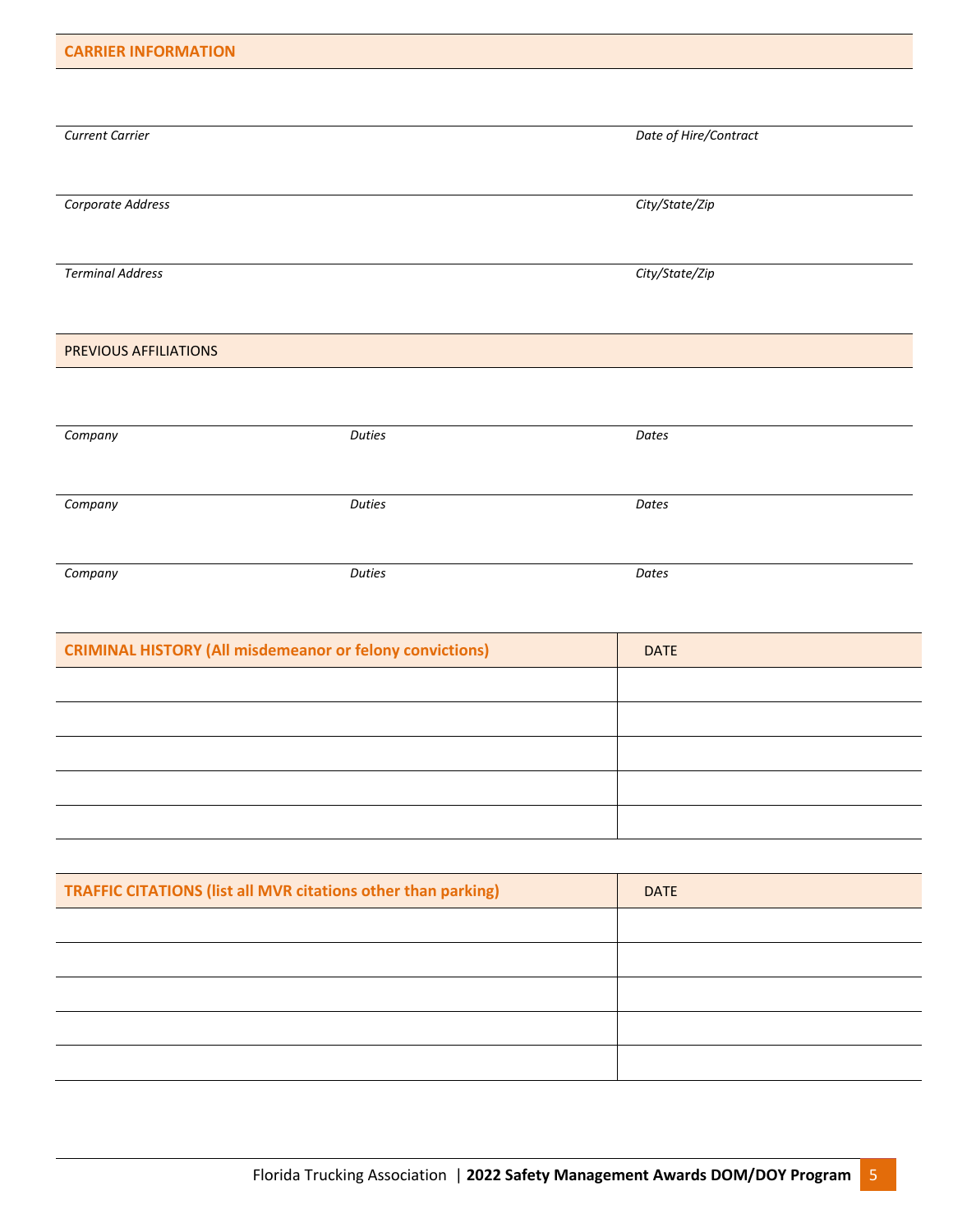# **ACCIDENT REPORT – Please complete for last four (4) DOT recordable accidents**

| <b>Driver Name</b>               |                       | Current employer                         |
|----------------------------------|-----------------------|------------------------------------------|
|                                  |                       |                                          |
| <b>ACCIDENT #1 (Most recent)</b> |                       |                                          |
| Date:                            | Location:             | $\Box$ Truck<br>$\square$ POV            |
| Number/persons injured:          | Number of fatalities: | <b>OPreventable</b><br>□Non-preventable  |
| Describe accident:               |                       |                                          |
|                                  |                       |                                          |
| <b>ACCIDENT #2</b>               |                       |                                          |
| Date:                            | Location:             | $\Box$ Truck<br>$\square$ POV            |
| Number/persons injured:          | Number of fatalities: | <b>OPreventable</b><br>□Non-preventable  |
| Describe accident:               |                       |                                          |
|                                  |                       |                                          |
| <b>ACCIDENT #3</b>               |                       |                                          |
| Date:                            | Location:             | $\Box$ Truck<br>$\square$ POV            |
| Number/persons injured:          | Number of fatalities: | <b>O</b> Preventable<br>□Non-preventable |
| Describe accident:               |                       |                                          |
|                                  |                       |                                          |
| <b>ACCIDENT #4</b>               |                       |                                          |
| Date:                            | Location:             | $\Box$ Truck<br>$\square$ POV            |
| Number/persons injured:          | Number of fatalities: | <b>OPreventable</b><br>ONon-preventable  |
| Describe accident:               |                       |                                          |
|                                  |                       |                                          |
|                                  |                       |                                          |

| <b>TOTAL NUMBER OF ACCIDENTS</b>                                | Award period | Lifetime |
|-----------------------------------------------------------------|--------------|----------|
| DOT accidents as defined in 49 CFR §390.5 while driving trucks: |              |          |
| Accidents while driving personal vehicle:                       |              |          |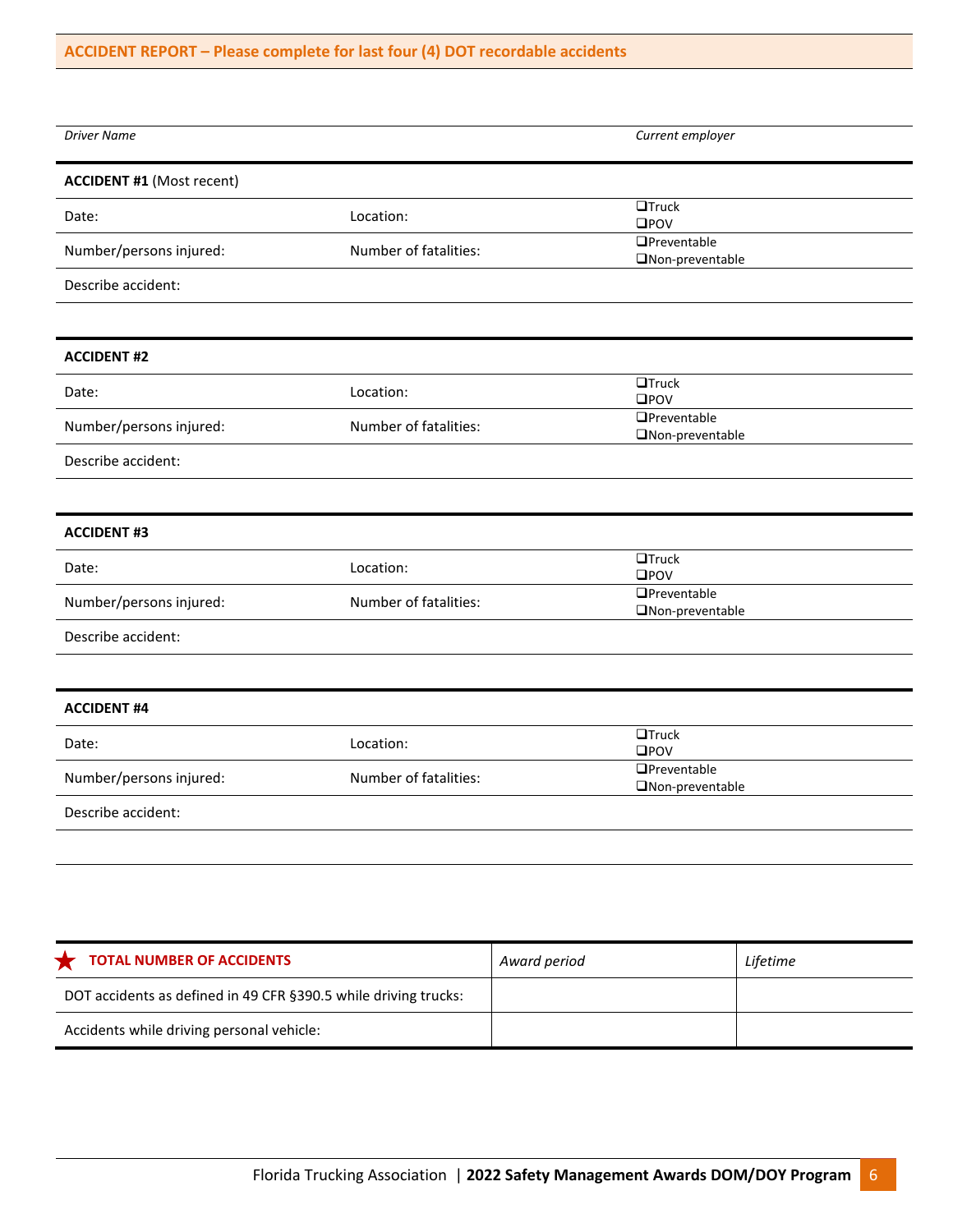**NOMINATOR STATEMENT – Why should this driver be considered for Driver of the Month/Driver of the Year? List top 3 attributes of this driver**

**Consider:** *1. Driver's concern for the industry's image; 2. Driver's commitment to safety; 3. Driver's record as a safety leader; 4. Daily Attitude; 5. Ability to work with/teach other employees*

Driver may be nominated for outstanding deed or heroism or highway courtesy, contribution to highway safety, long record of safe and courteous driving, etc. Specific information supporting the nomination—including dates, locations, and persons involved, as well as letters or other documents—should be attached. *Use additional pages as necessary.*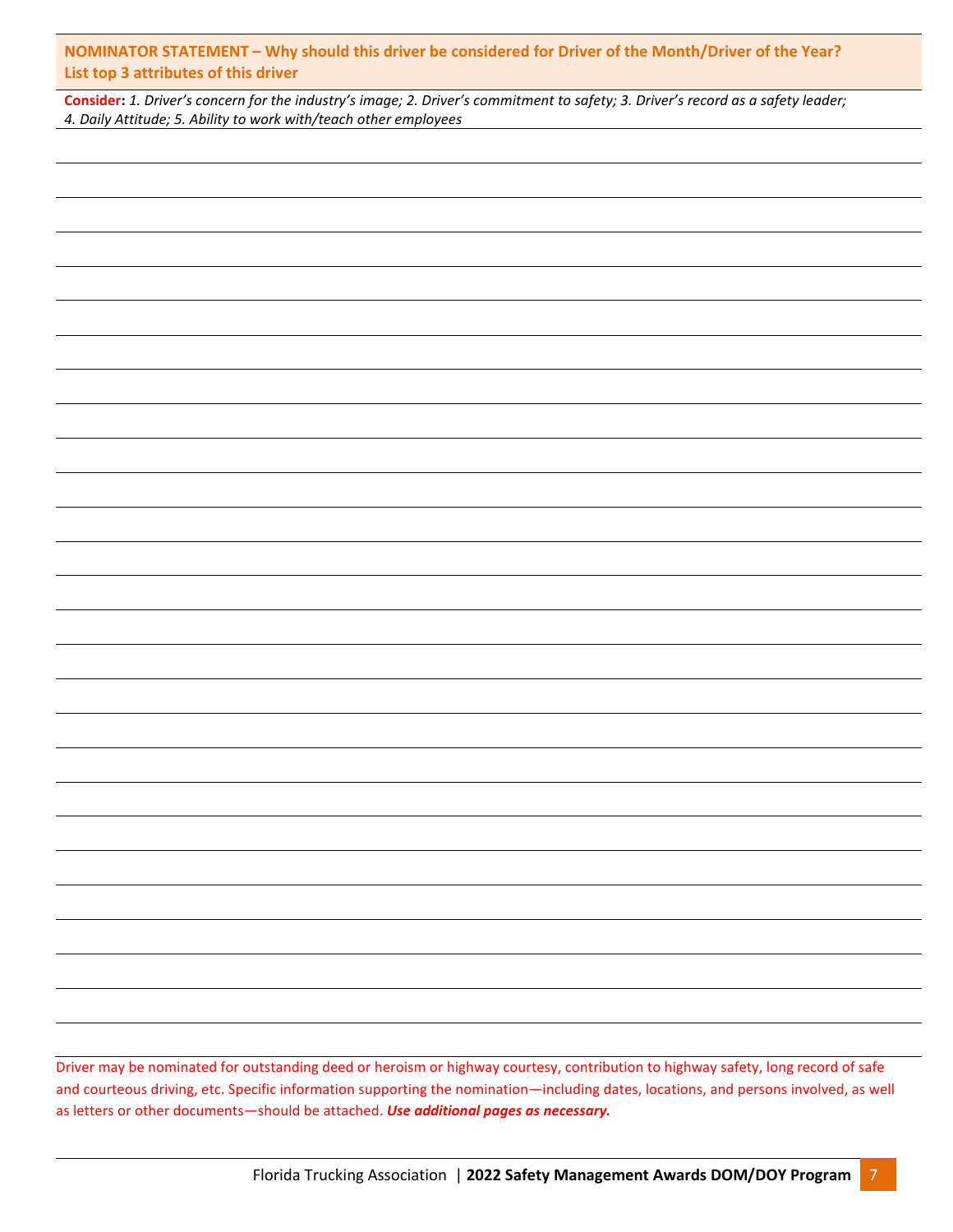|  | <b>DRIVER QUESTIONNAIRE - Use additional sheets if necessary</b> |  |  |  |
|--|------------------------------------------------------------------|--|--|--|
|--|------------------------------------------------------------------|--|--|--|

| 1. Please explain why you feel safety in the trucking industry is important. Where does it rank with regard to other aspects of |
|---------------------------------------------------------------------------------------------------------------------------------|
| operations and why?                                                                                                             |

**2. How do you implement your commitment to safety on the road each and every day?**

**3. What would being selected as FTA-SMC Driver of the Year mean to you?**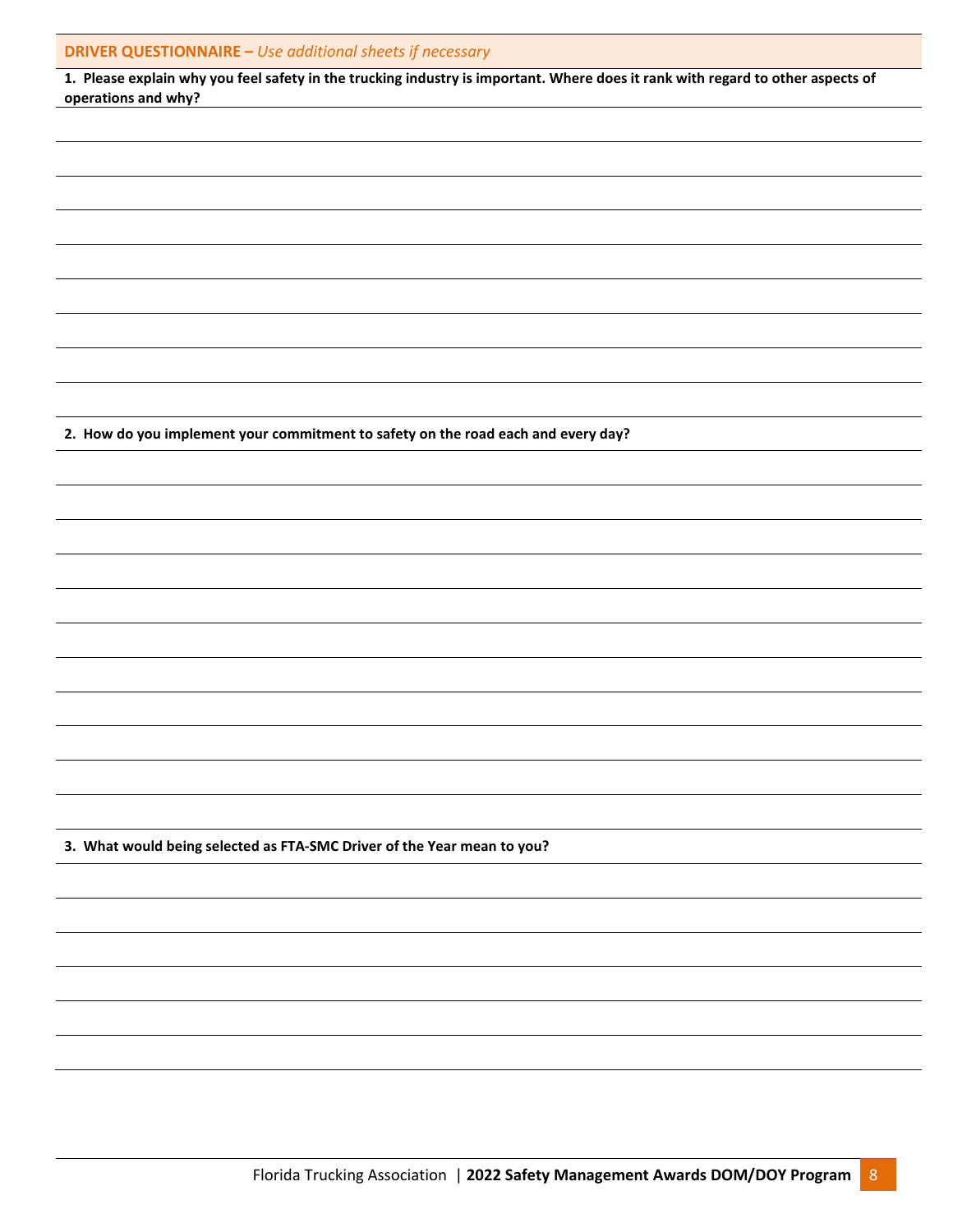## **DRIVER RELEASE, CERTIFICATION AND AGREEMENT**

- A. I hereby authorize Florida Trucking Association (FTA) to obtain the following information in connection with my application for the FTA-SMC Safety Management Awards Program: criminal and/or motor vehicle records (from the Florida Dept. of Highway Safety and Motor Vehicles, Federal Bureau of Investigation, or consumer reporting agency), employment records, educational records, consumer reports, personal references and other job related data provided on this application or via the interview process. I acknowledge that FTA-SMC has informed me that it may make use of this information in evaluating my application for recognition. I hereby authorize FTA-SMC to make use of the above referenced information and release FTA and any entity that provides information to FTA from liability in connection with this information.
- B. I certify that all the information I have provided on this form is true and complete to the best of my knowledge. I understand that giving false information or omitting requested information could result in rejection of my application or revocation of award.
- C. In consideration of my being allowed to participate in this program of the Florida Trucking Association Safety Management Council, and to be eligible for any awards and recognition offered in this program, I hereby certify and agree to the following:
	- 1. All of the statements contained in the material submitted in support of my nomination are true. I authorize Florida Trucking Association and its representatives to make an independent check of all information contained herein.
	- 2. I authorize Florida Trucking Association to use the above-described information about me and photographs subsequently taken under FTA direction in publicity and advertising activities. I further agree to make myself available for publicity arranged by Florida Trucking Association with newspapers, magazine writers, and radio and television journalists.
	- 3. I understand and agree that I will travel to and attend the annual FTA SMC Awards Banquet, or such other place or places, at such time or times, as arranged by Florida Trucking Association, if chosen as a finalist or winner in this awards program.
- D. I will conduct myself in such a way as to protect and maintain the high honor bestowed upon me, and I agree that this recognition may not be used in any advertising, promotion, or exhibition except those sanctioned in writing by Florida Trucking Association.

**ASSOCIATION** 

*Driver Signature Printed Driver Name Date*

## **COMPANY RELEASE, CERTIFICATION AND AGREEMENT**

In consideration of our driver being allowed to participate in this program of the Florida Trucking Association Safety Management Council, this company does certify and agree to the following:

- 1. All of the statements contained in the material submitted in support of this driver's nomination are true to the best of the company's knowledge. These statements have been investigated by the company to the best of its ability, and a company representative has personally reviewed with the driver the facts contained herein.
- 2. It is understood and agreed to by the company that our driver will travel to and attend the annual FTA SMC Awards Banquet, or such other place or places, and at such time or times, as arranged by Florida Trucking Association, if chosen as a finalist or winner in this award program.
- 3. It is agreed that should our driver receive the title "FTA Driver of the Year," the company will work to protect and maintain the high status of his/her recognition and will not use the recognition in any advertising, promotion or exhibition except those sanctioned in writing by Florida Trucking Association.

The driver interview and investigation of the facts submitted in support of this nomination have been made by:

| Name of company representative | Signature         | Date                               |
|--------------------------------|-------------------|------------------------------------|
| Company                        | Phone* (Required) | Email*(Required)                   |
| <b>Address</b>                 |                   | City, State, Zip                   |
|                                |                   | FLORIDA - Driver of the Month/Year |